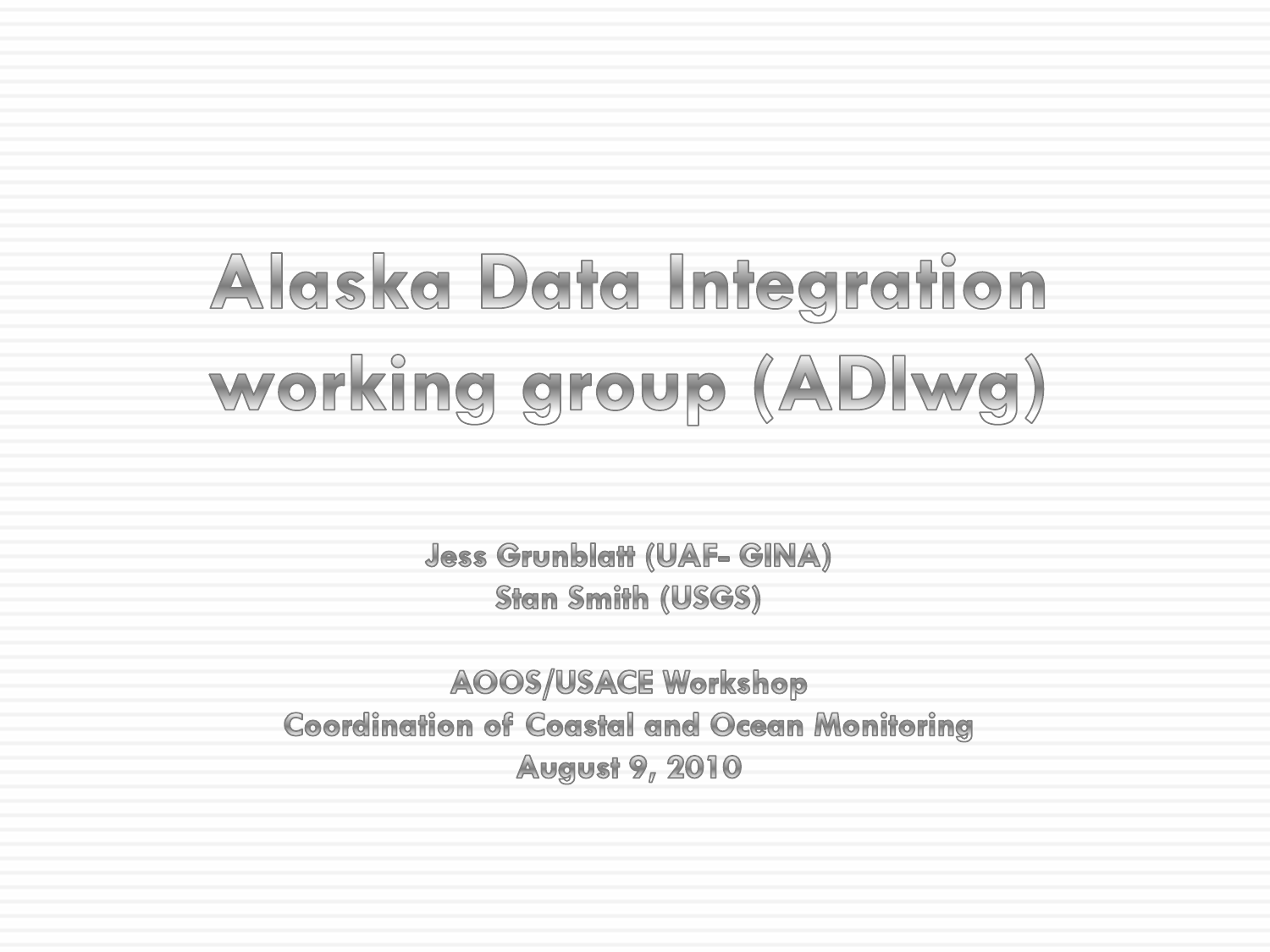## Information Managers New Missions – Old Problems Collaboration - Communication

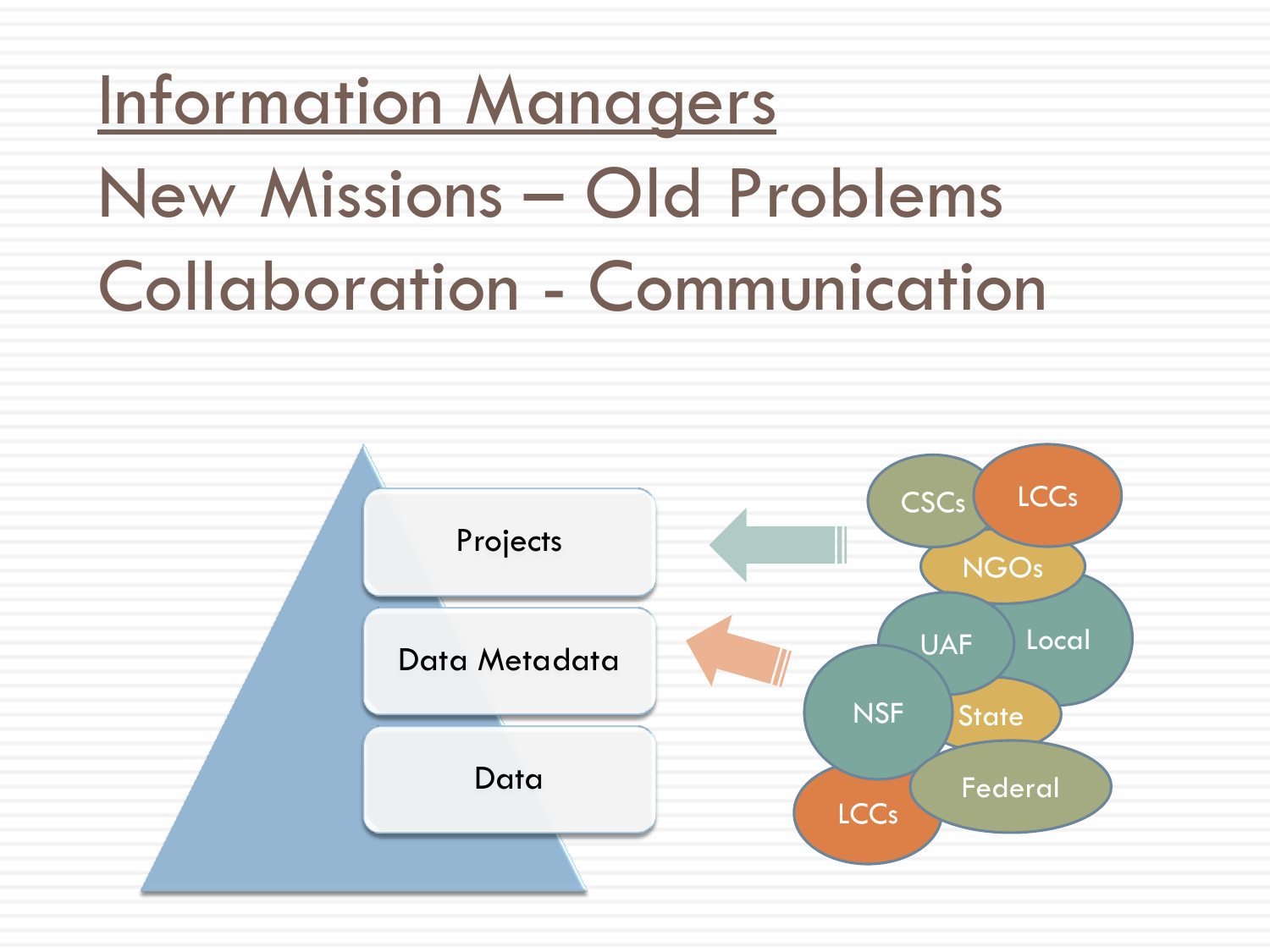### Current Membership

#### **Federal**

**DOC**: NOAA

**DOI: BLM, FWS, MMS, NPS, USGS** 

**State of Alaska**

**u** UAF Geographic Information Network of Alaska (GINA)

#### **Non-Governmental Organizations (NGOs)**

- **E** Arctic Ocean Observing System (AOOS)
- Nunatech Consulting, Arctic Research Mapping Application (ARMAP)
- **E** North Pacific Research Board (NPRB)
- **n** North Slope Science Initiative (NSSI)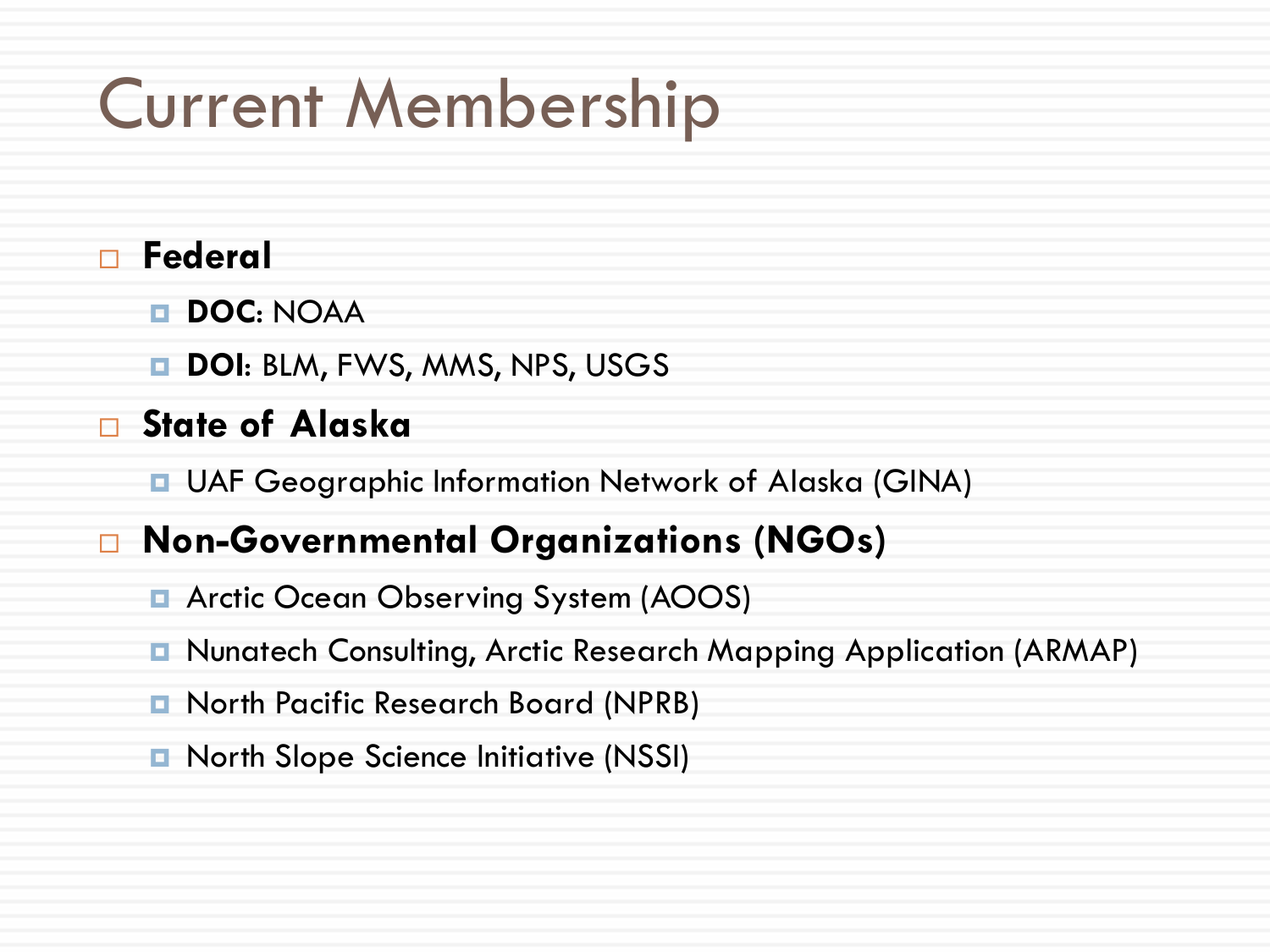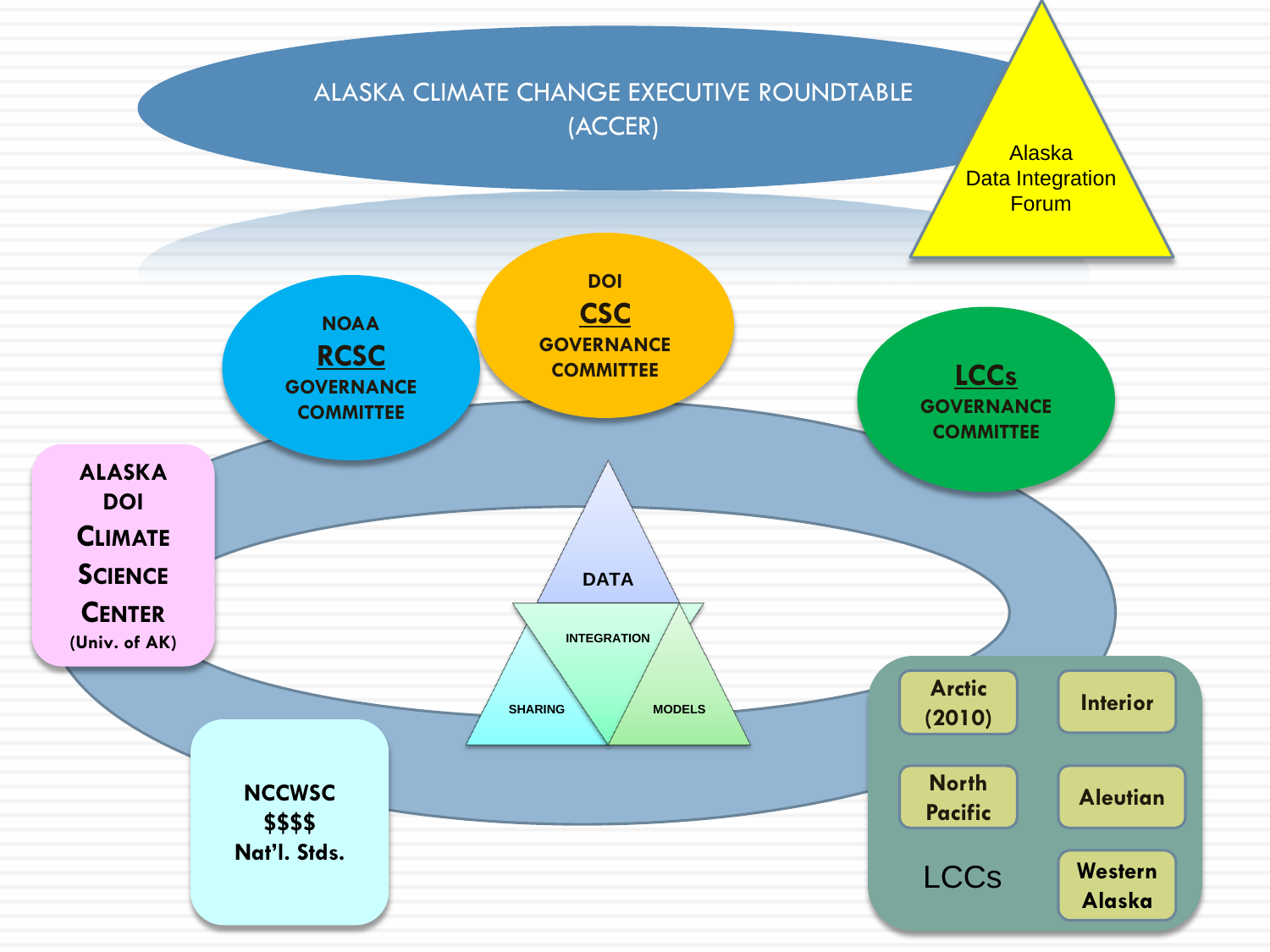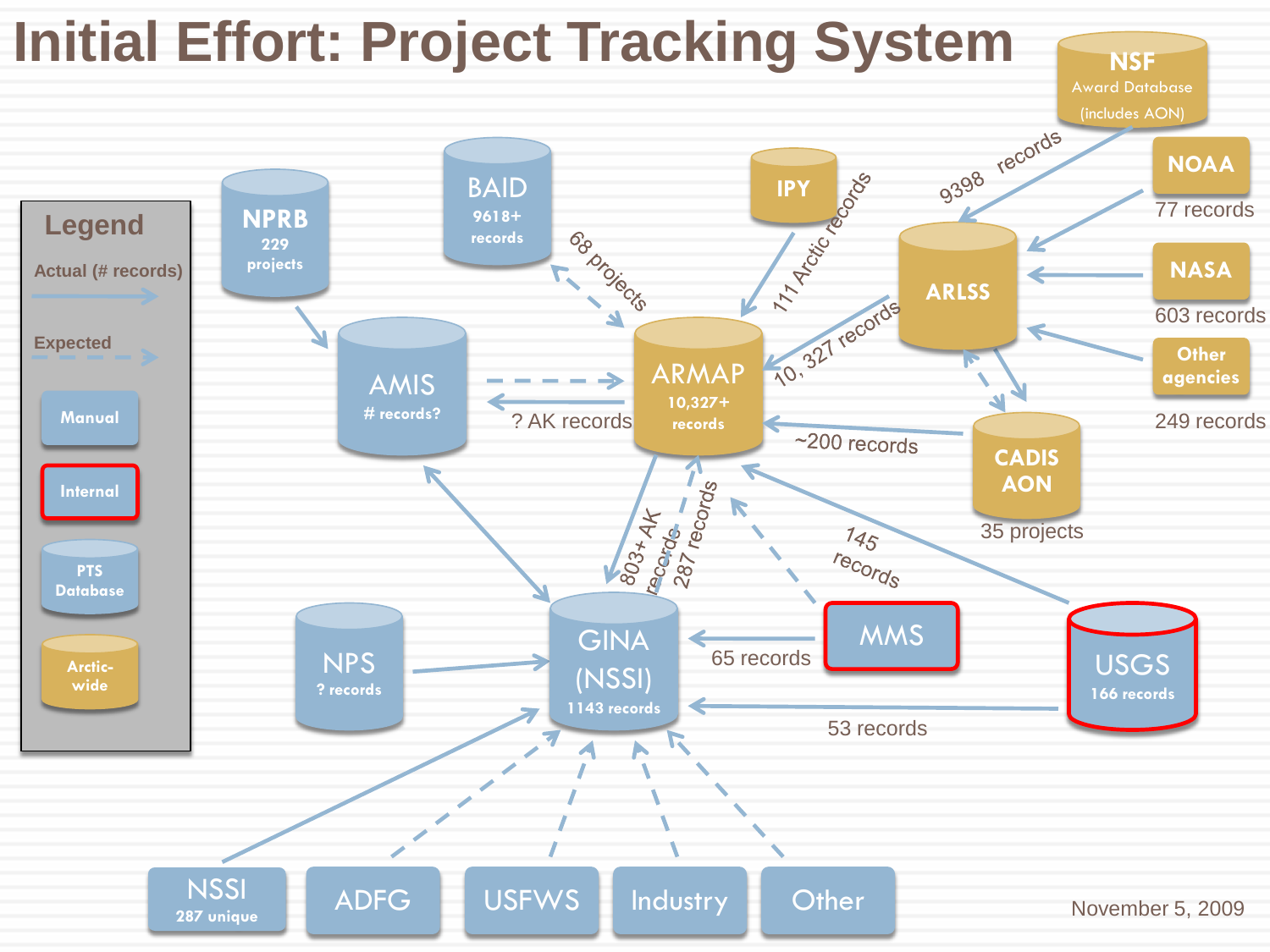## Project Tracking System: Metadata Core Fields

- $\Box$  What is the minimum core field set we must support?
- $\Box$  What is the richest core field set we are willing to support?



Serve the least common denominator

Everyone stretch to support a standard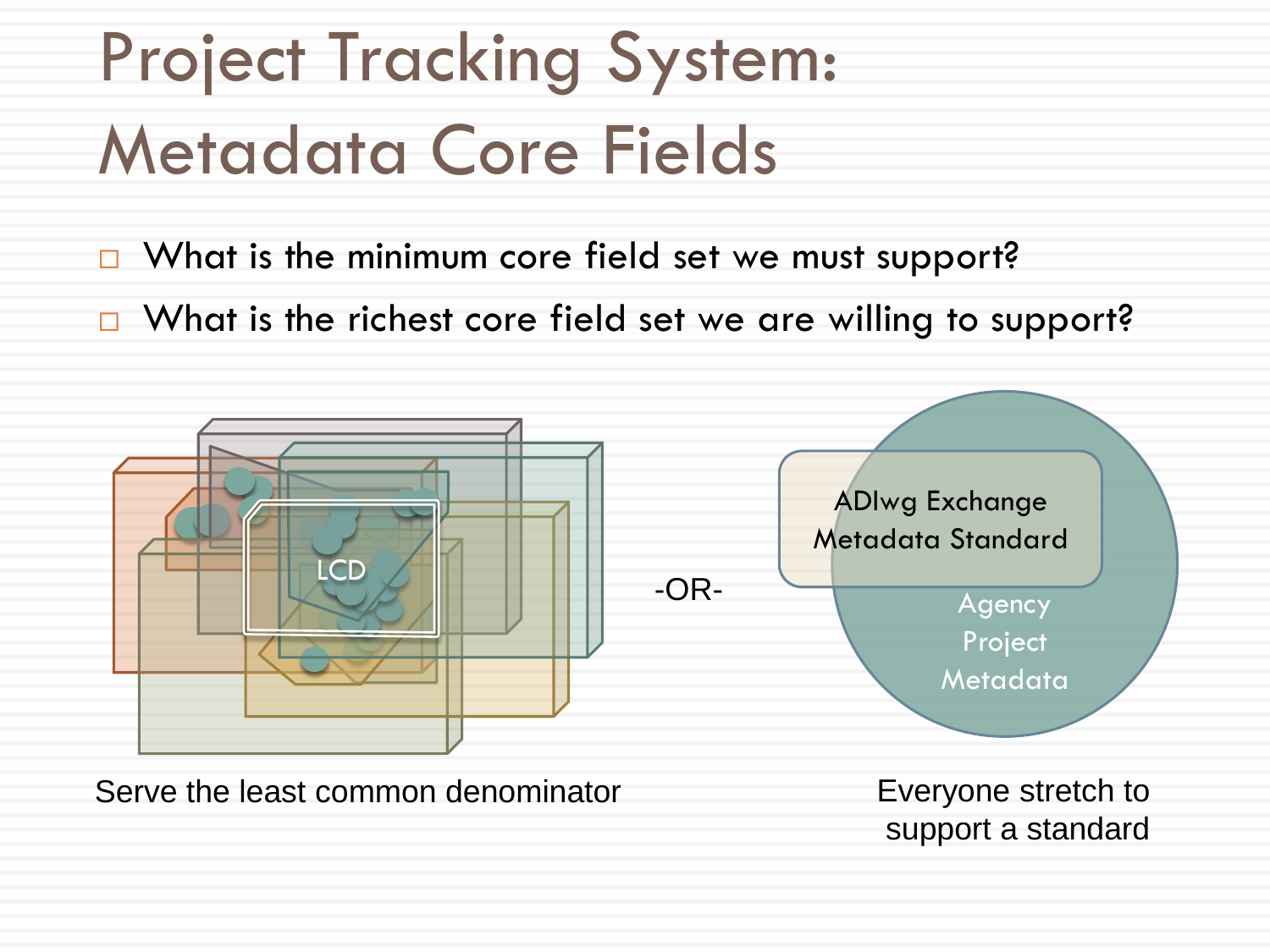### Candidate Metadata Field Set

FGDC/NAP compliant where possible

| <b>ADI WG Field</b>      | <b>Databse Field</b>       | Format                                 | <b>FGDC Synonym</b>                                                                                                                                                               | NAP Synonym/Field                                                                                                                                                                                                                                                                                                                                                                                                                                                                                                            |
|--------------------------|----------------------------|----------------------------------------|-----------------------------------------------------------------------------------------------------------------------------------------------------------------------------------|------------------------------------------------------------------------------------------------------------------------------------------------------------------------------------------------------------------------------------------------------------------------------------------------------------------------------------------------------------------------------------------------------------------------------------------------------------------------------------------------------------------------------|
| Full project title (1-1) | PROJECT.project_name       | Text                                   | <metadata><br/><math> </math> <idinfo><br/>   <citation><br/>      <citeinfo><br/>     <title>{project name}</title></citeinfo></citation></idinfo></metadata>                    | <gmd:md_metadata><br/>  <gmd:identificationinfo><br/>   <gmd:md_dataidentification><br/>    <gmd:citation><br/>     <gmd:cl_citation><br/>      <gmd:title><br/>       <gco:characterstring>{project name}</gco:characterstring></gmd:title></gmd:cl_citation></gmd:citation></gmd:md_dataidentification></gmd:identificationinfo></gmd:md_metadata>                                                                                                                                                                         |
| Project Start Date (0-1) | PROJECT.project_start_date | yyyy-mm-dd  <br>yyyy-mm<br><b>YYYY</b> | <metadata><br/>  <idinfo><br/>   <timeperd><br/>    <timeinfo><br/>     <rngdates><br/>      <begdate>{start date}</begdate></rngdates></timeinfo></timeperd></idinfo></metadata> | <gmd:md_metadata><br/>  <gmd:identificationinfo><br/>   <gmd:md_dataidentification><br/>    <gmd:citation><br/>     <gmd:cl_citation><br/><math>      </math> <gmd:date><br/>            <gmd:cl_date><br/>        <gmd:date><br/>         <gco:date>{start date}<br/>        <gmd:datetype><br/>               &lt; gmd: CI_DateTypeCode&gt;beginDate</gmd:datetype></gco:date></gmd:date></gmd:cl_date></gmd:date></gmd:cl_citation></gmd:citation></gmd:md_dataidentification></gmd:identificationinfo></gmd:md_metadata> |
| Project End Date (0-1)   | PROJECT.project_end_date   | yyyy-mm-dd  <br>yyyy-mm<br><b>YYYY</b> | <metadata><br/>  <idinfo><br/>   <timeperd><br/>    <timeinfo><br/>     <rngdates><br/>      <enddate>{end date}</enddate></rngdates></timeinfo></timeperd></idinfo></metadata>   | <gmd:md_metadata><br/><gmd:identificationinfo><br/>   <gmd:md_dataidentification><br/>    <gmd:citation><br/>     <gmd:cl_citation><br/><math>      </math> <gmd:date><br/>            <gmd:cl date=""><br/>        <gmd:date><br/>        <gco:date>{end date}<br/>        <gmd:datetype><br/>        <gmd:cl_datetypecode>endDate</gmd:cl_datetypecode></gmd:datetype></gco:date></gmd:date></gmd:cl></gmd:date></gmd:cl_citation></gmd:citation></gmd:md_dataidentification></gmd:identificationinfo></gmd:md_metadata>   |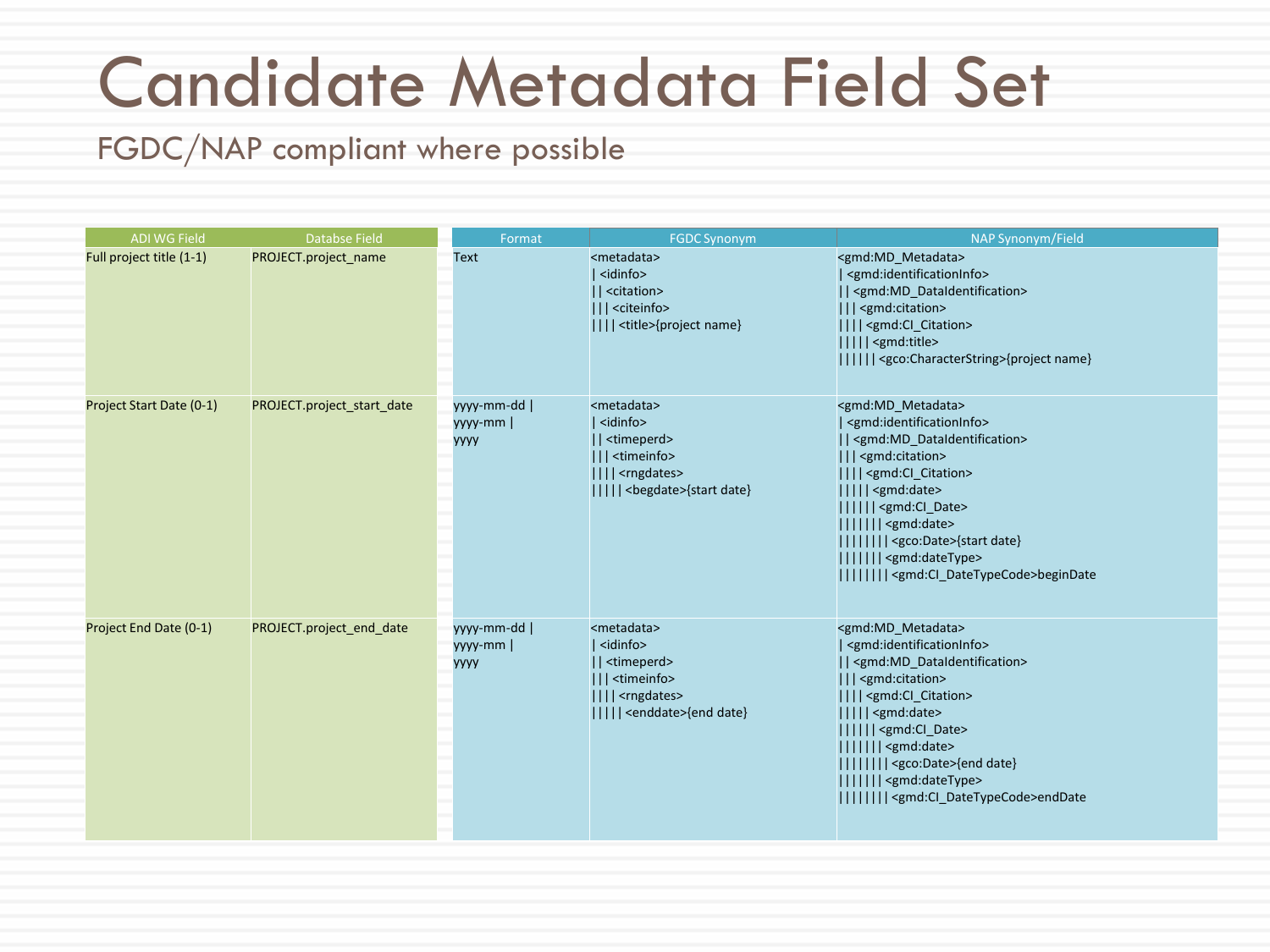### Distribution: Single Source

Independent Implementation

RESTful Architecture Standard

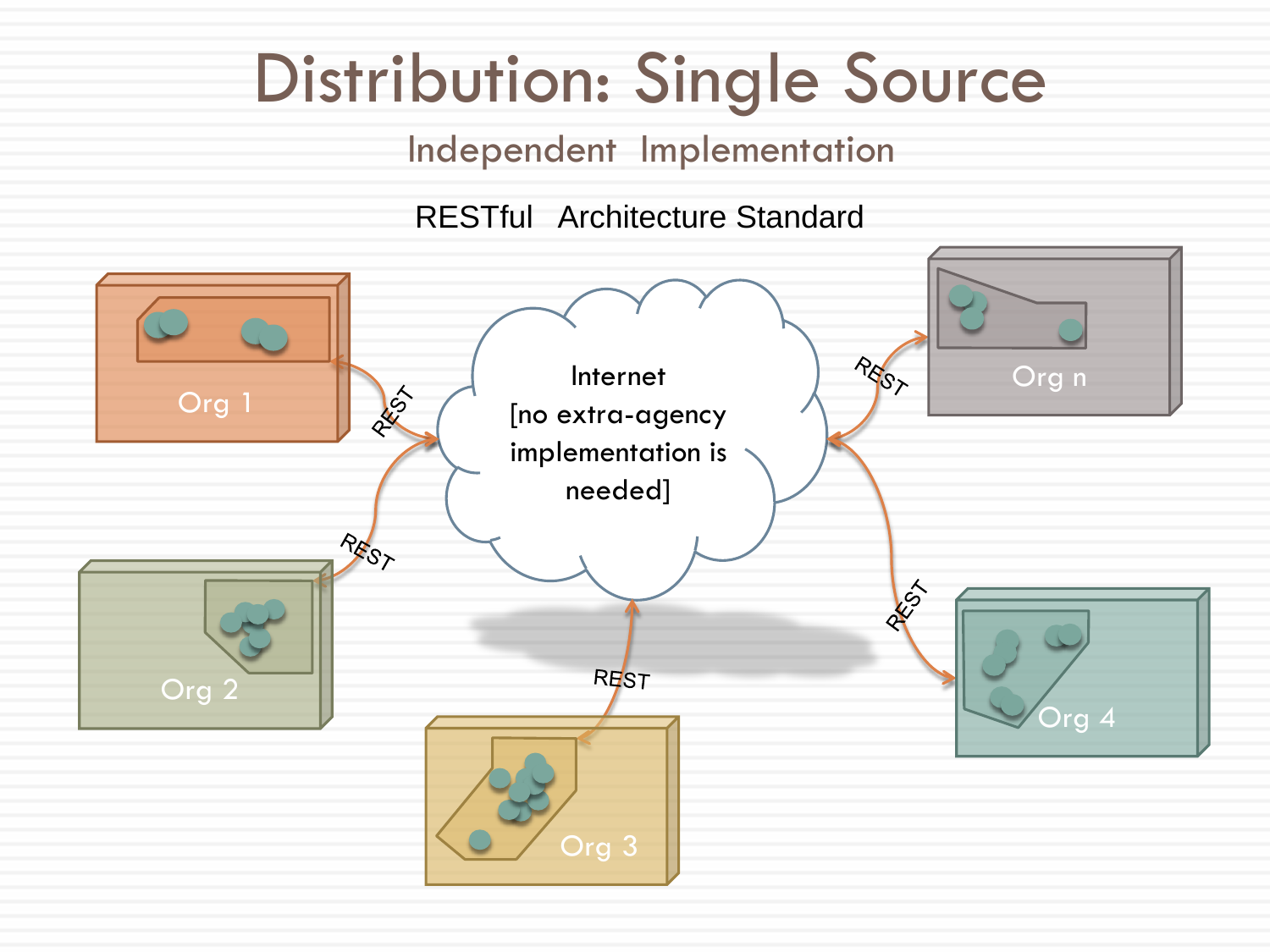#### Distribution: Single Source + Shared Services

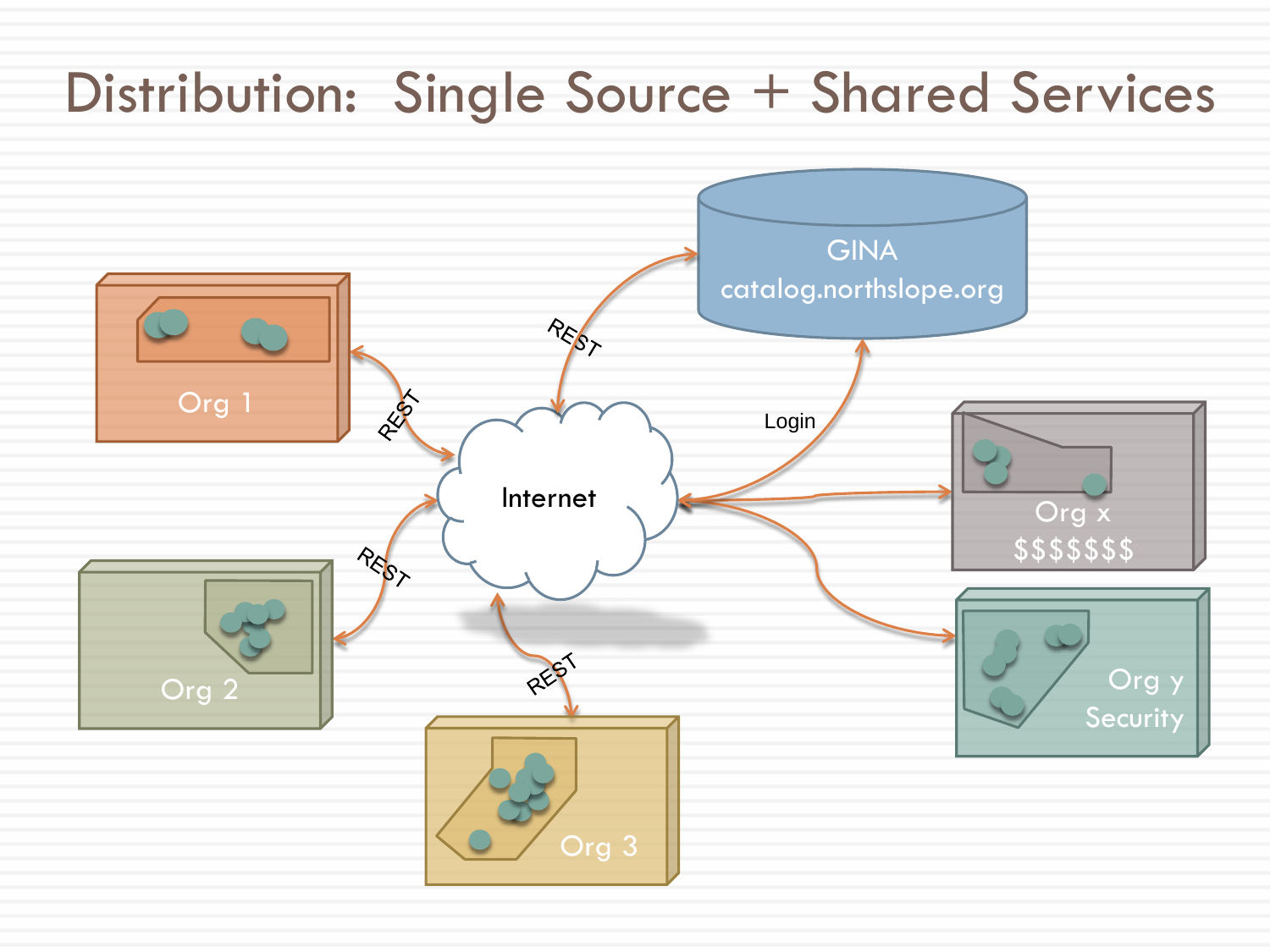#### ADIwg Progress: Project Metadata

- □ Core fields / definitions / formats
- Data model
- Full record mapping to FGDC & ISO 19115 NAP
- Domains (lookup tables)
- Geo-referencing
- $\Box$  Delivery architecture RESTful services
- □ Sample REST service in .net and RoR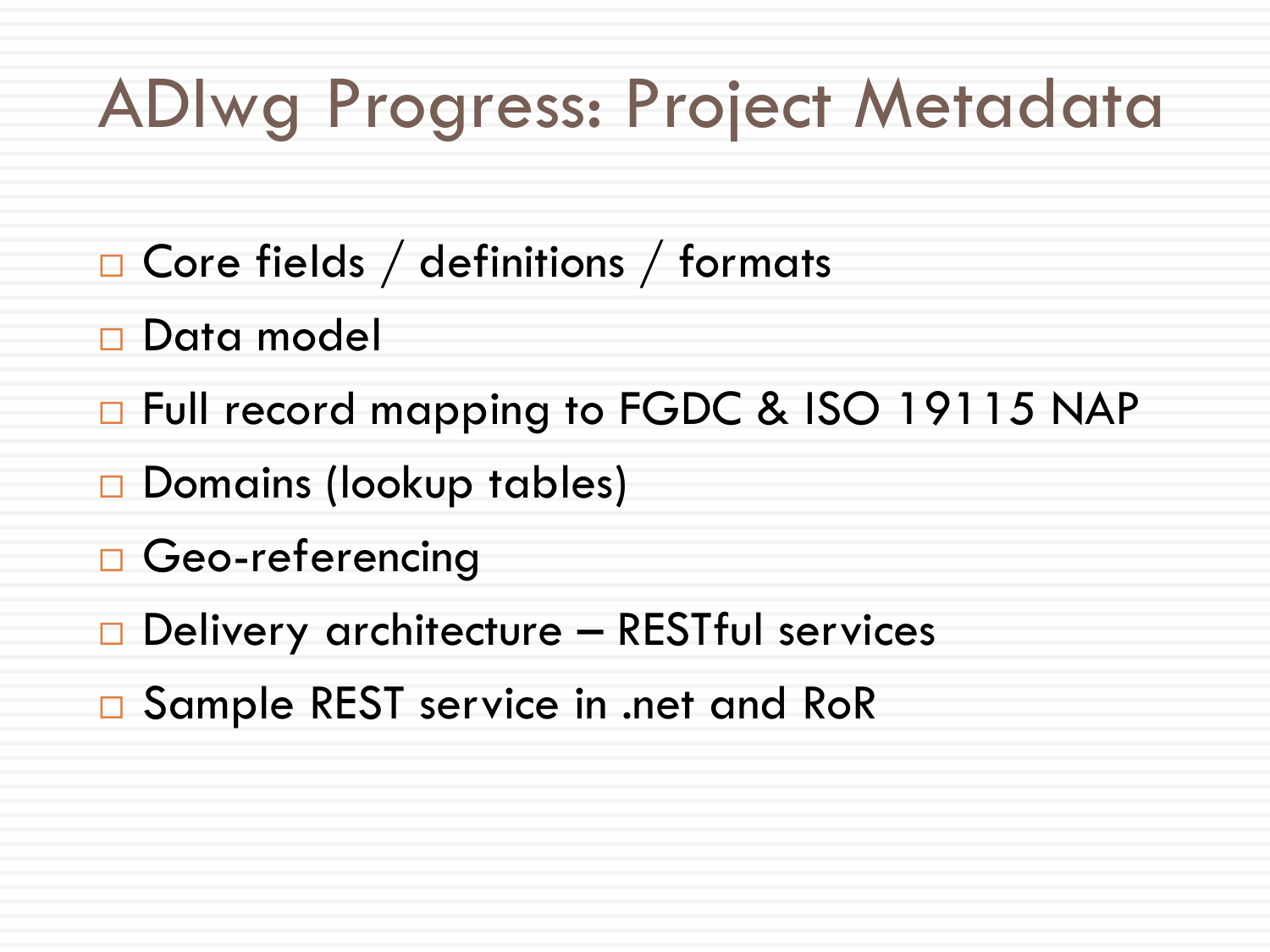#### Universe of Alaska Projects



 $Pnn$  = Project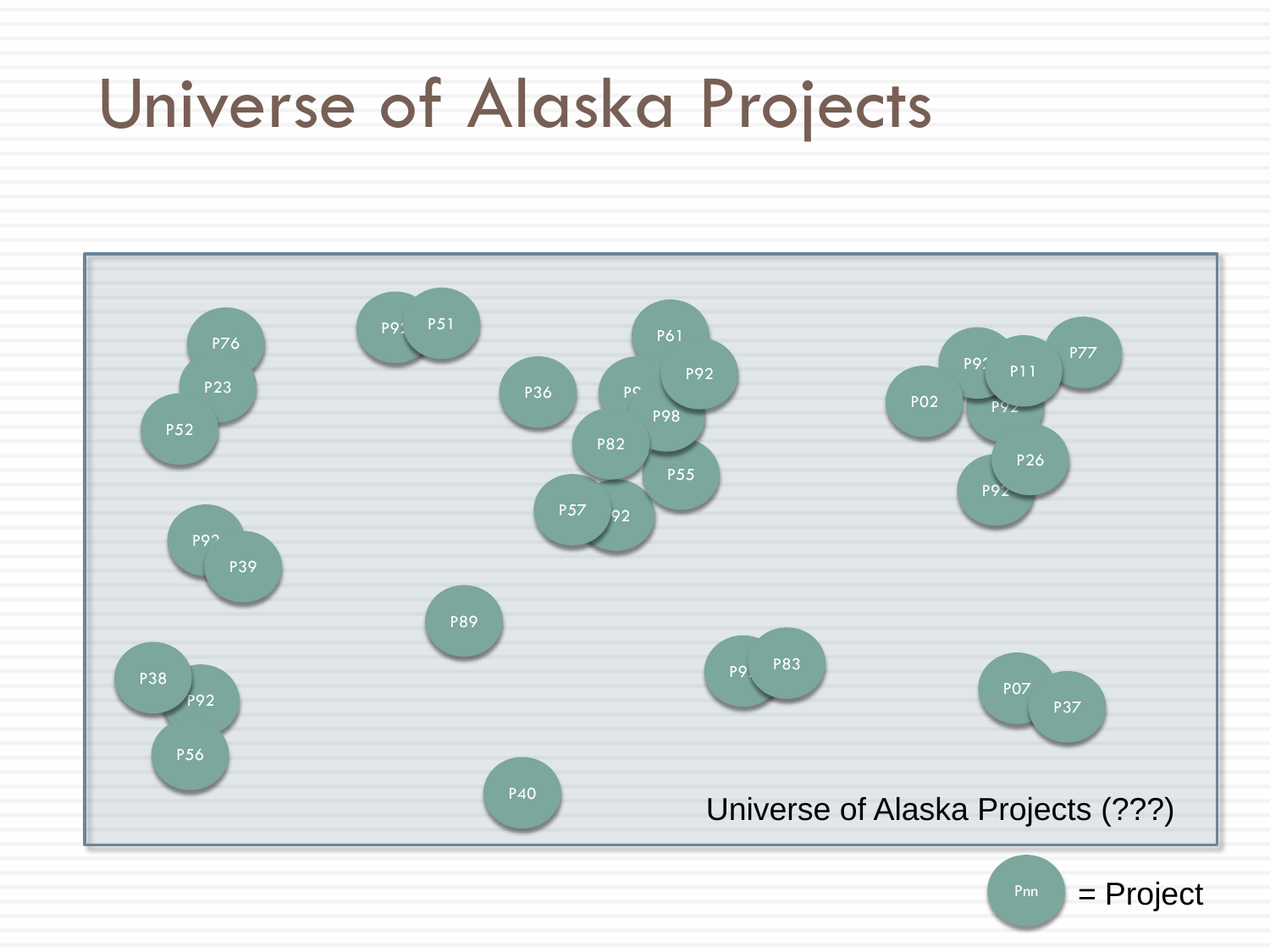### Assign Sole Responsibility